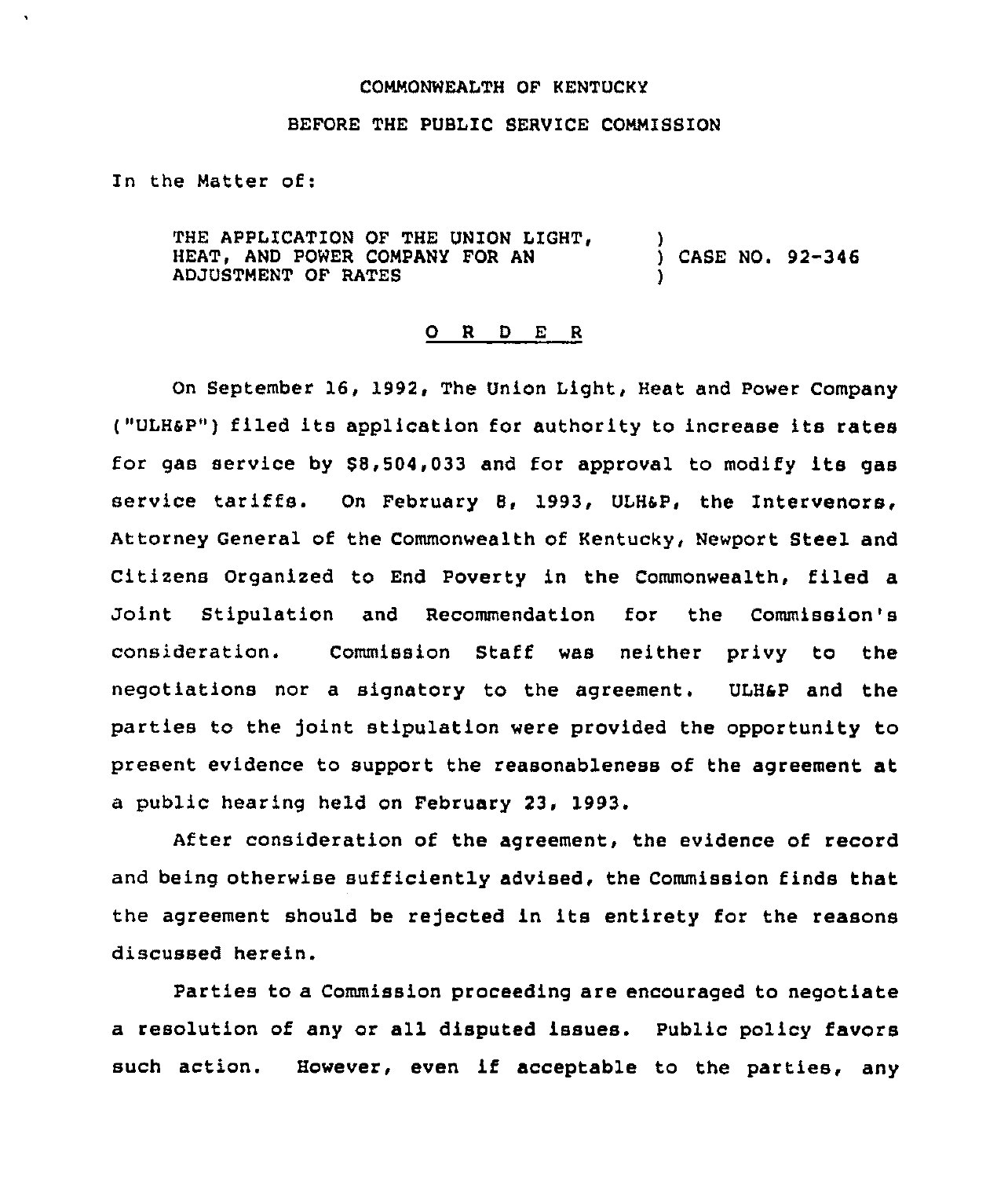agreement must be lawful and reasonable when sub)ected to review by the appropriate governmental authority ultimately charged with the statutory responsibility of approving it. This rule was succinctly stated in Utah Deot. of Administrative Services v. Pub. Serv. Comm'n, 658 P.2d 601 (Utah 1983)i

> The law has no interest in compelling all disputes to be resolved by litigation. International Motor Rebuilding Co. v. Unite Motor Exchange, Inc., 193 Kan. 497, 499, 393 P.2d 949, 952 (1978), One reason public policy favors the settlement of disputes by compromise is that this avoids the delay and the public and private expense of litigation, The policy in favor of settlements applies to controversies before regulatory agencies, so long as the settlement is not contrary to law and the public interest is safeguarded by review and approval by the appropriate public authority.

Id. at 613. (Citations omitted) (footnote omitted).

The Commission is charged with the statutory responsibility to set fair, fust and reasonable rates for utilities under its jurisdiction. KRS 278.030, 278.040. This responsibility requires balancing the interests of the utility and its shareholders with the interests of its customers. In exercising its authority to set rates, the Commission is bound by law to consider not only the reasonable operating expenses the utility incurs in providing service to its customers but also <sup>a</sup> reasonable level of return to the utility and its shareholders. At the same time, the Commission must consider the customers' interest in obtaining utility service at the lowest reasonable rate. Any decision entered by this

 $-2-$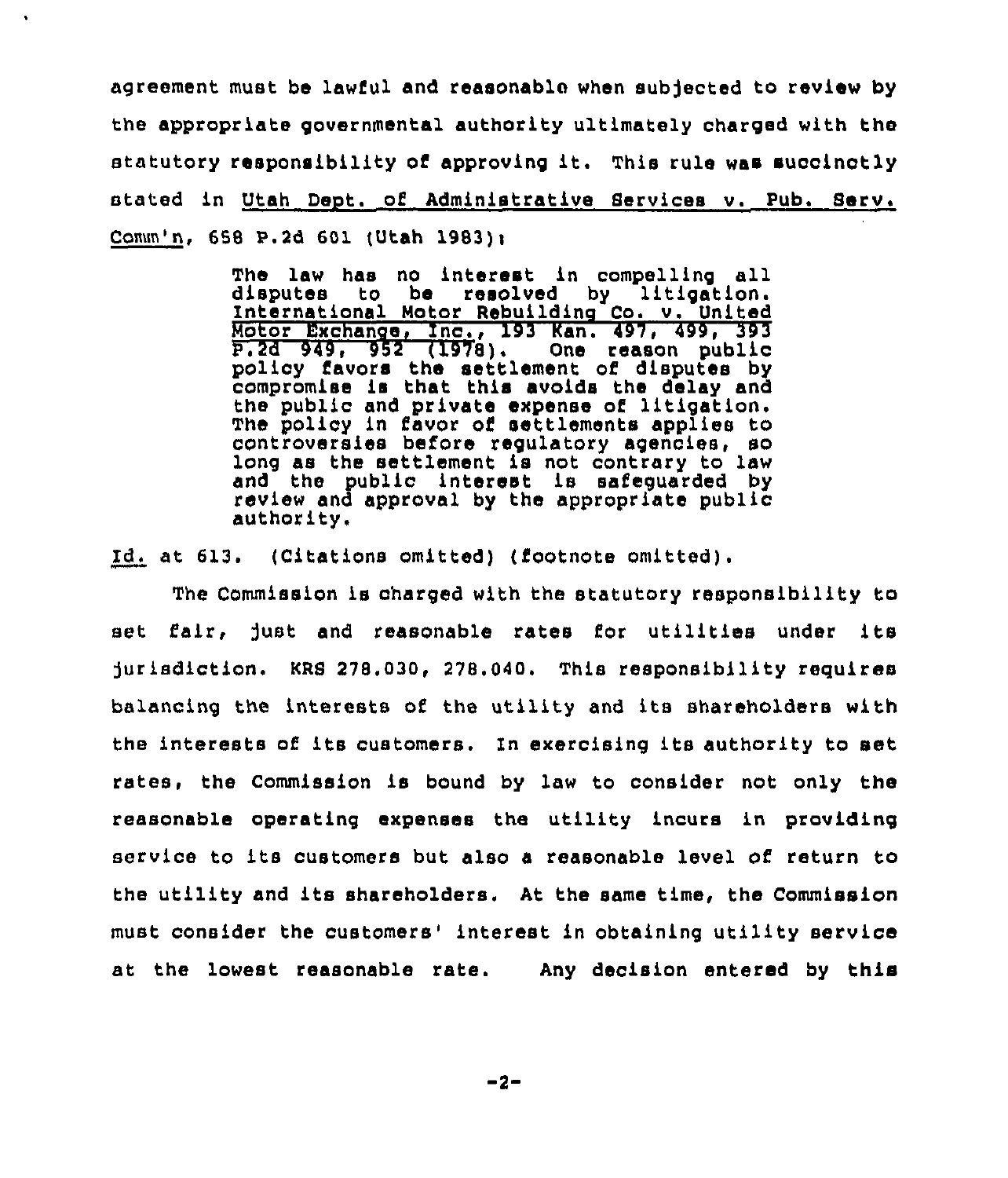Commission regarding the rates set forth in the agreement must also be based upon the record created by the parties to the proceeding.

 $KRS$  278.190 provides that at any rate increase hearing, the burden of proof to show that the increased rate is fust and reasonable rests with the utility. At the hearing held to determine the reasonableness of the )oint stipulation none of the witnesses testifying could identify for the Commission the level of rate base, cost oC capital rates, or rates of return which would be generated by the total revenue inorease to which the parties agreed,<sup>1</sup> Teatimony was produced that indicated the parties had not determined a level of revenues or a reasonable level of operating expenses in arriving at the \$4,875,000 revenue increase agreed to in nettlement.

Without any analysis of these issues, which are of seminal importance in a rate case, the joint stipulation and the testimony in aupport thereof fail to present sufficient information to decoribe, explain and justify the  $$4,875,000$  revenue increase agreed to by the parties. The Commission cannot accept settlements based on the naked assertion of the parties that the result is reasonable.

 $\mathbf{I}$ 

pi What capital structure and cost of capital rates do you assume are incorporated into this settlement agreement7

A: . . . We did not factor in any specific cost or rate base or rate of return.

Tr. of Evid., ULHap Witness Marshall, at 10.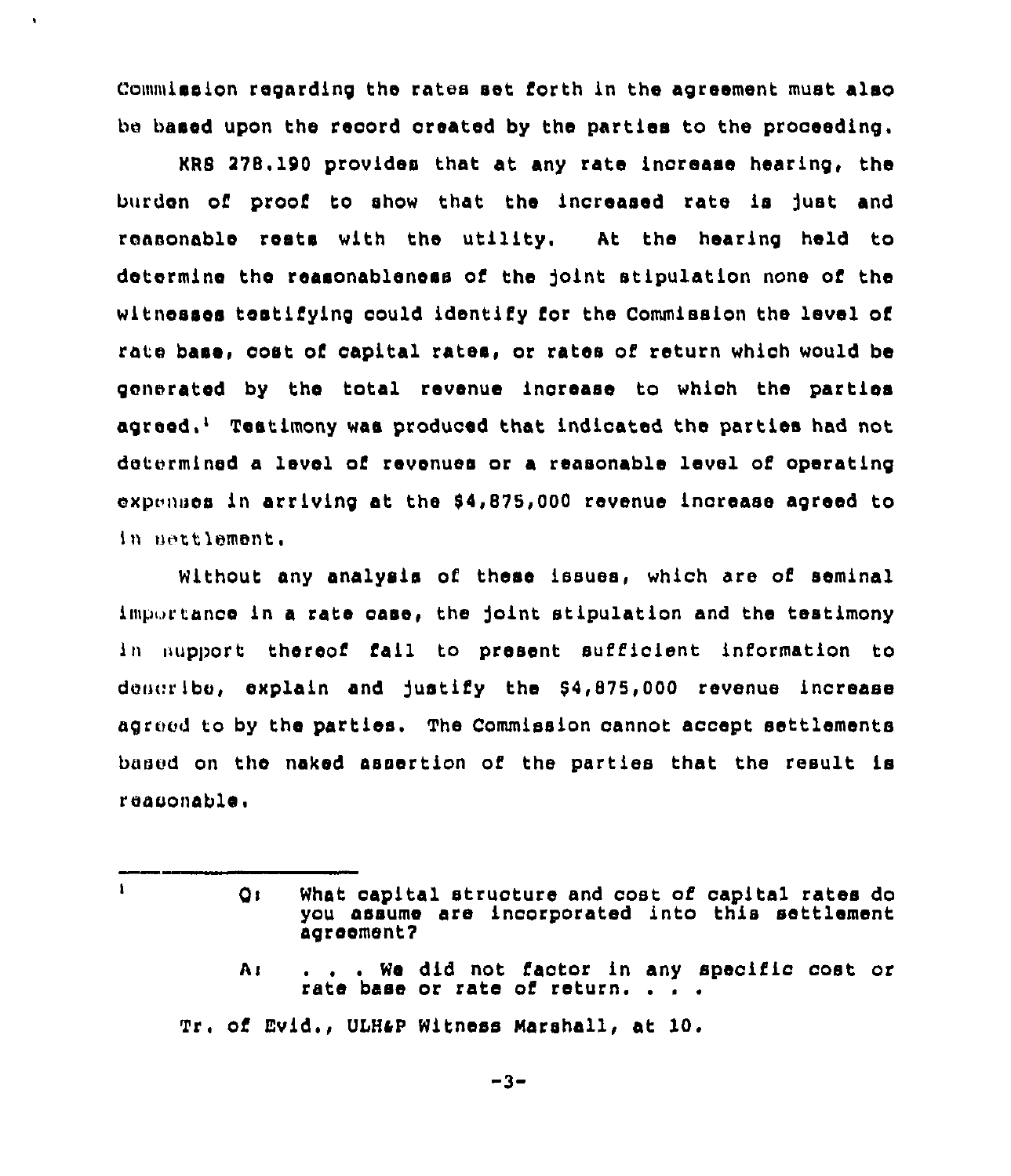In reviewing the joint stipulation, the Commission is also concerned that issues of first impression have been resolved by tha parties without being thoroughly explored by the Commission. Although the joint stipulation states that its provisions are not binding upon the partlea or the Commission ln future proceedings, our acoeptance of oertaln provisions as reasonable, for instance PASS 106 costs, wili be viewed by other utilities who seek to rely on those conclusions in future rate requests as the considered opinion of the Commission. Inc1uslon of PASS 106 costs was never proposed by any of the participants and the record le devoid of any evidence to support this adjustment. Their inclusion in the agreement is not, alone, sufficient basis for the Commission to accept them as a basis for fair, just, and reasonable rates.

IT Is THEREPORE ORDERED that the ]oint stlpu1ation and recommendation be and it hereby is rejected in its entirety.

IT IS FURTHER ORDERED that a hearing to consider ULH&P's application for approval to adjust rates be and it hereby is scheduled for April 19, 1993, at  $10100$  a.m., Eastern Daylight Time, ln Hearing Room I of the commission's offices at 730 Bchenkel lans, Prankfort, Kentucky, UDHap shail give notice of this heating pursuant to 807 KAR 5:011, Section 5, and shall provide prior to the hearing certification that publication has occurred,

 $-4-$